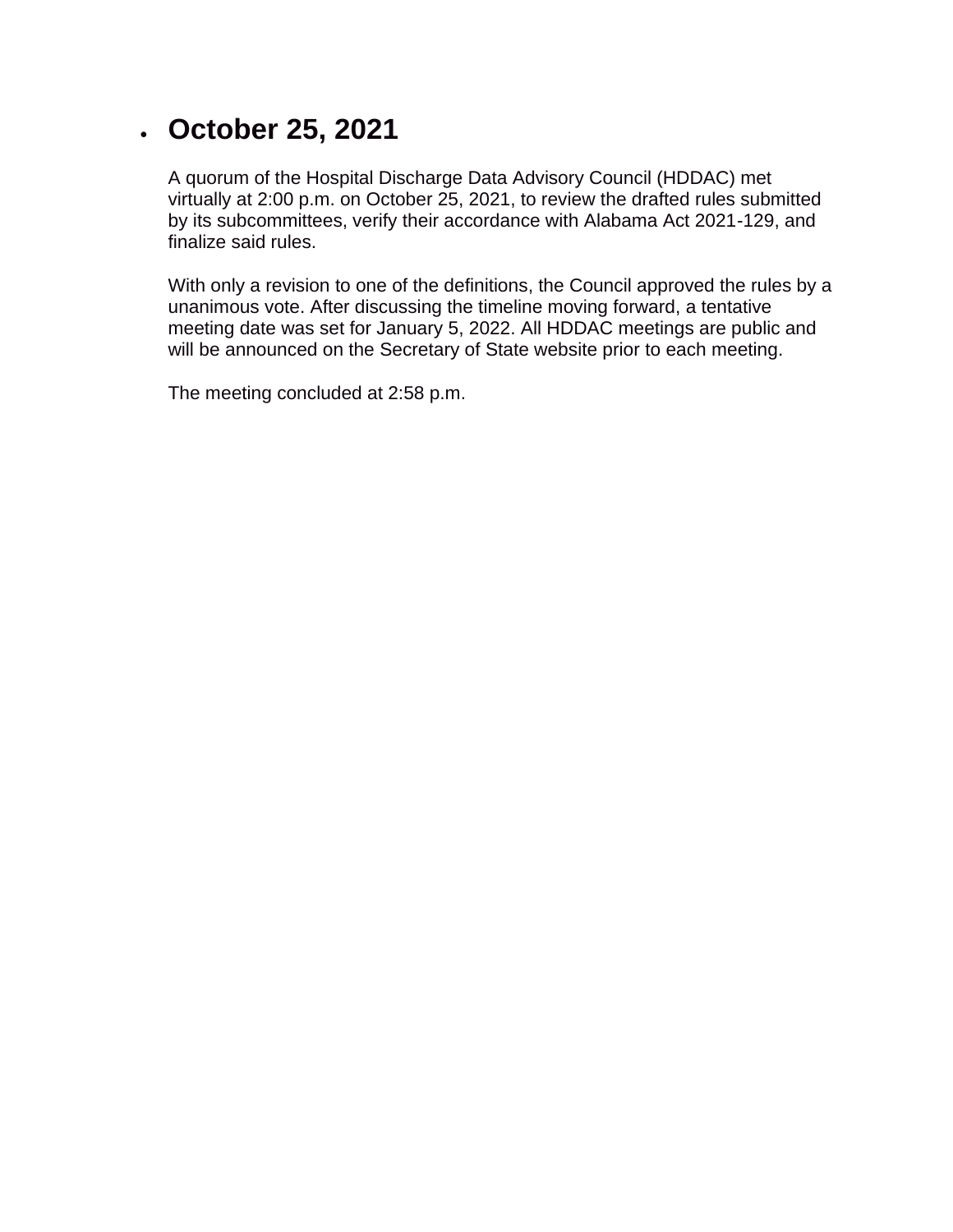### • **October 19, 2021**

The Hospital Discharge Data Advisory Council's (HDDAC) Technical Committee met via Webex on October 19, 2021, at 4:00 p.m. to review and discuss proposed rules received from HDDAC subcommittees. Each subcommittee previously reviewed and discussed the proposed rules and engaged in a detailed discussion of the need to maintain consistency between the various rules, After reviewing the rules and changes that were previously made by the subcommittees, the Technical Committee made minor revisions to Rules 420-12- 1-.04 and 420-12-1-.08 and agreed that the rules were ready to be presented to the full Council for consideration and adoption during the next HDDAC meeting scheduled for October 25, 2021, at 2:00 p.m. via Webex. The Technical Committee meeting adjourned at approximately 4:37 p.m.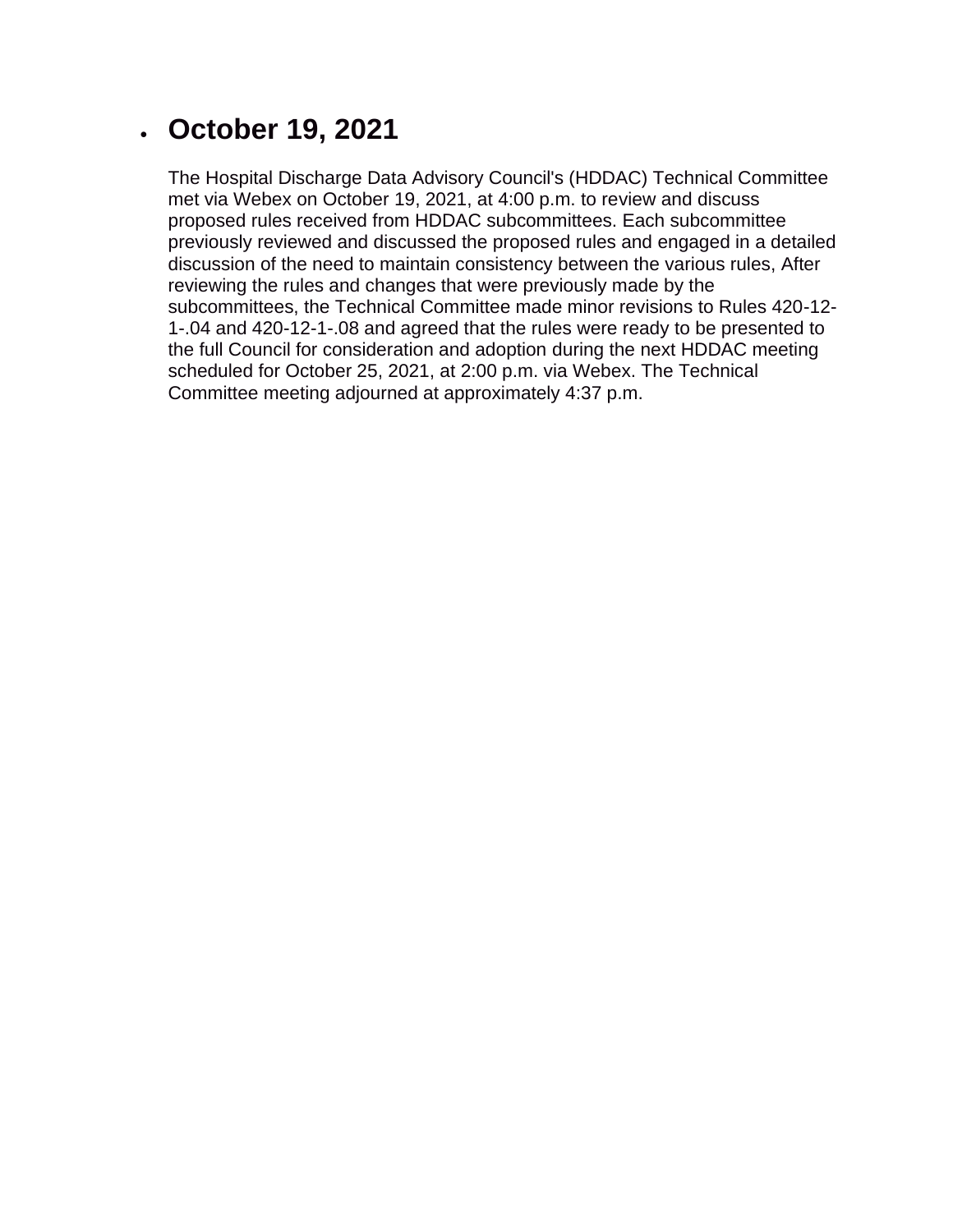### • **October 14, 2021**

The Enforcement Subcommittee of the Hospital Discharge Data Advisory Council met via Webex on October 14, 2021, at 1:00 p.m., to review and discuss proposed rules for presentation to the Council's Technical Committee on October 19, 2021, and then to the full Council for consideration and adoption. Members of the Technical Committee also participated. The Subcommittee engaged in a detailed discussion of the need to maintain consistency between the various rules and to ensure that de-identified, zip-code aggregated level discharge data is specified for purposes of ensuring the confidentiality of any released data, but had minimal changes to the draft rules under 420-X-X-.04 circulated for consideration by the Department's counsel.

Draft Rules 420-X-X-.04 and 420-X-X-.08 were approved with changes by the Subcommittee, and the meeting was adjourned at approximately 1:40 p.m.

# • **October 14, 2021**

The Reporting and Release of Data Subcommittee of the Hospital Discharge Data Advisory Council met via Zoom on October 14, 2021, at 9:00 a.m., to review and discuss proposed rules for presentation to the Council's Technical Committee on October 19, 2021, and then to the full Council for consideration and adoption. The Subcommittee engaged in a detailed discussion of the need to provide electronic and written notice of errors or deficiencies in hospital reported data under Rule 420-X-X-.05; with regard to Rule 420-X-X-.07, the Subcommittee deliberated the need to specifically reference de-identified, zipcode aggregated level data as the only available data for public use and to clarify that any requests respecting the release of data should be addressed by the Council. The Subcommittee had no changes to the draft rules under 420-X-X-.03 circulated for consideration by the Department's counsel.

Draft Rule 420-X-X-.03 was approved as presented; rules 420-X-X-.05 and 420- X-X-.07 were approved by the Subcommittee with changes. The meeting was adjourned at approximately 9:36 a.m.

# • **October 14, 2021**

The Definitions and Required Data Elements Subcommittee of the Hospital Discharge Data Advisory Council met via Zoom on October 14, 2021, at 8:00 a.m., to review and discuss proposed rules for presentation to the Council's Technical Committee on October 19, 2021, and then to the full Council for consideration and adoption. Members of the Technical Committee also participated. The Subcommittee engaged in a detailed discussion of the data elements to be included in the minimum data sets for hospital discharge records, but had no changes to the draft rules under 420-X-X-.01 and 420-X-X-.02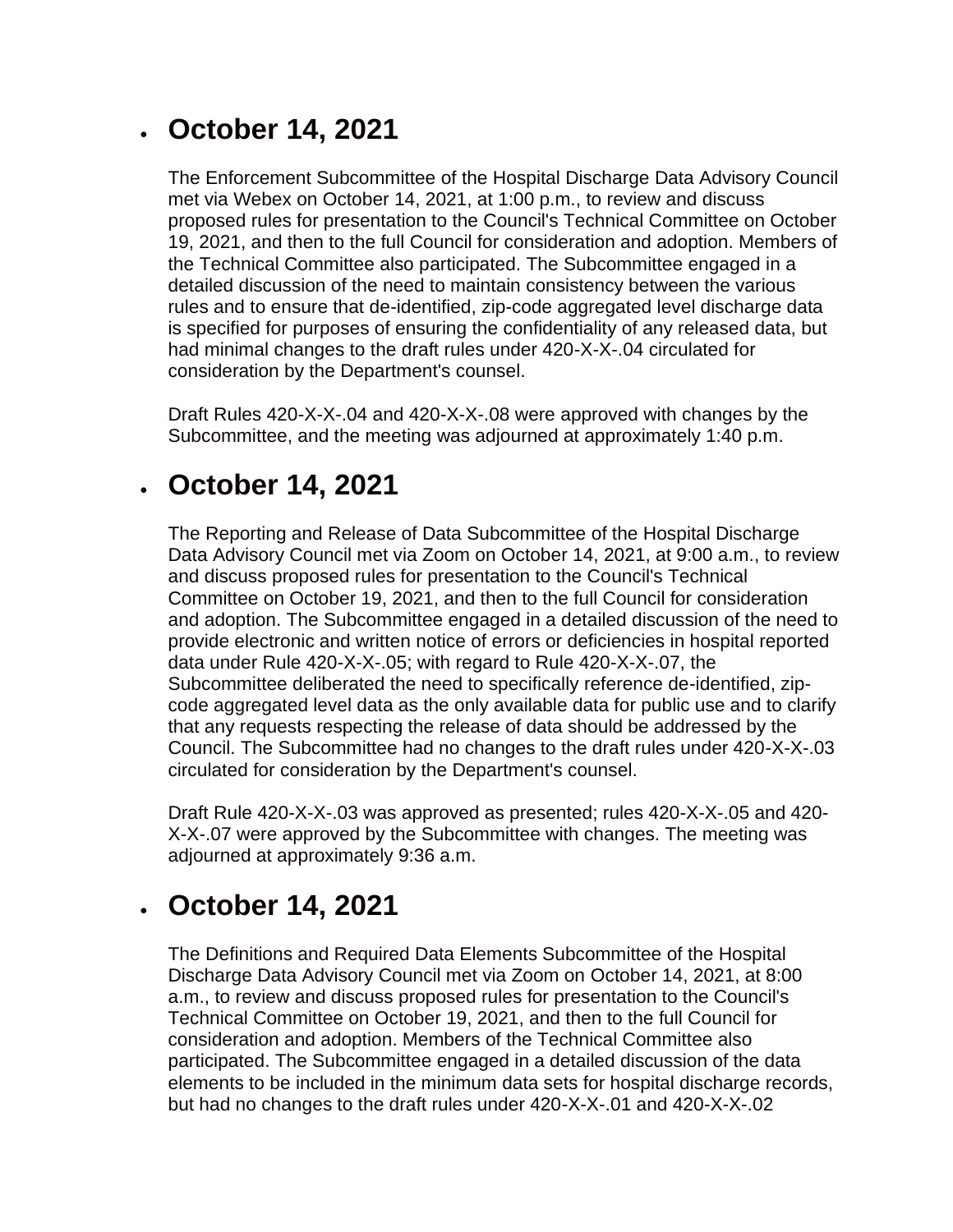circulated for consideration by the Department's counsel.

Draft Rules 420-X-X-.01 and 420-X-X-.02 were approved by the Subcommittee, and the meeting was adjourned at approximately 8:41 a.m.